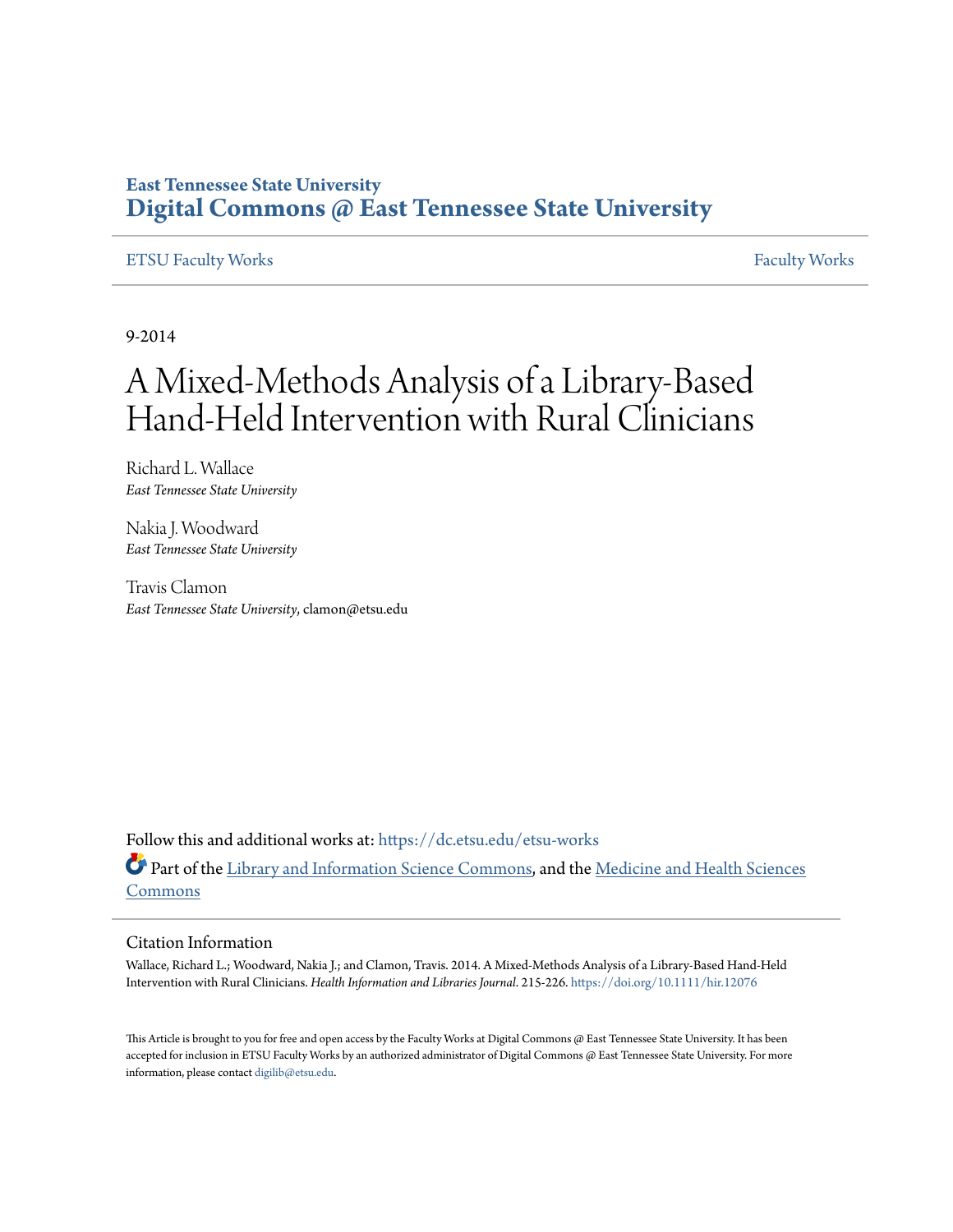## A Mixed-Methods Analysis of a Library-Based Hand-Held Intervention with Rural Clinicians

#### **Copyright Statement**

This document is an author manuscript from [PMC.](https://www.ncbi.nlm.nih.gov/pmc/articles/PMC4203437/) The publisher's final edited version of this article is available at *[Health Information and Libraries Journal](https://doi.org/10.1111/hir.12076)*.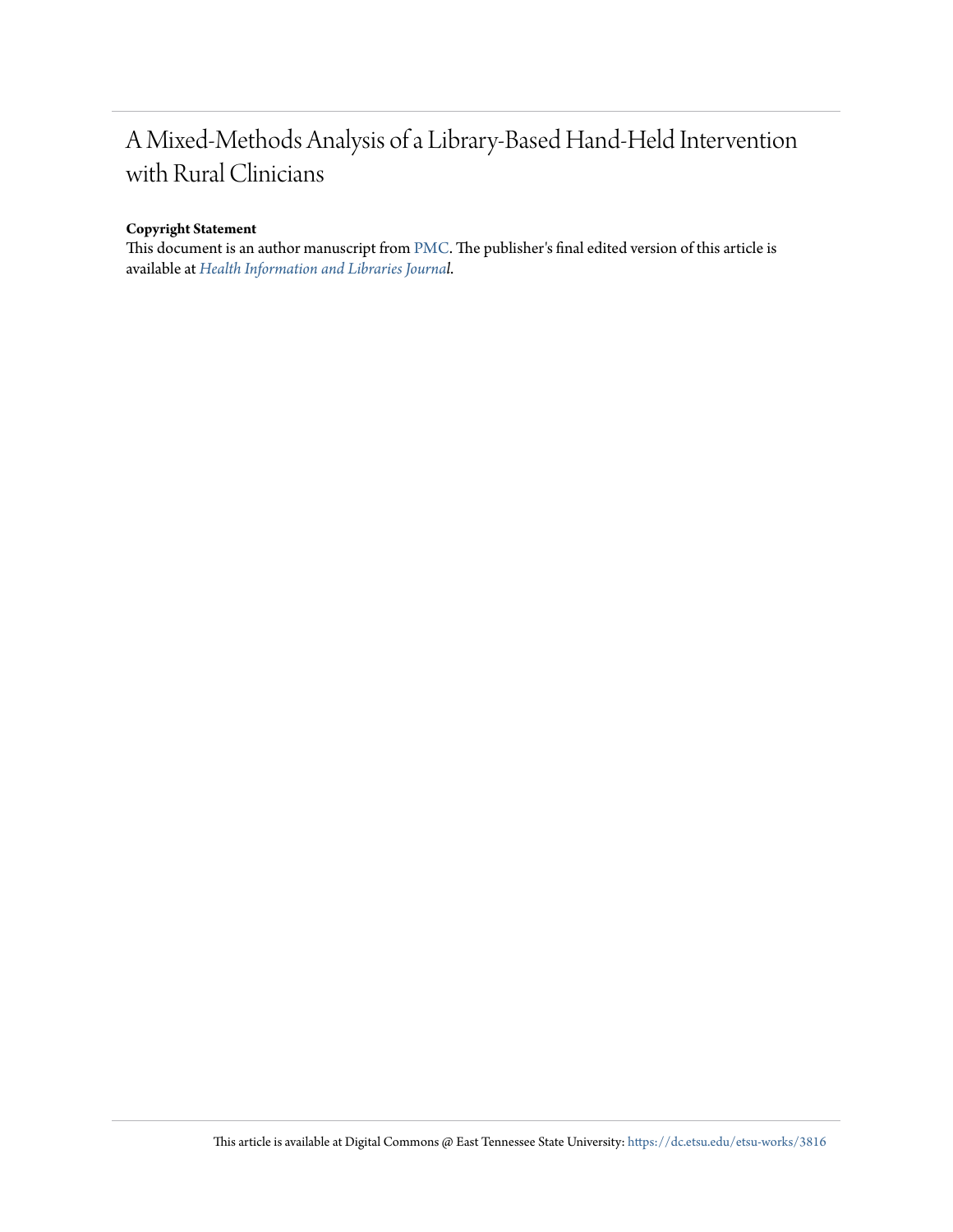

# NIH Public Access

**Author Manuscript**

*Health Info Libr J*. Author manuscript; available in PMC 2015 September 01.

#### Published in final edited form as:

*Health Info Libr J*. 2014 September ; 31(3): 215–226. doi:10.1111/hir.12076.

### **A Mixed Methods Analysis of a Library Based Handheld Intervention with Rural Clinicians**

#### **Richard L. Wallace, MSLS, EdD, AHIP**,

Assistant Director, East Tennessee State University, Quillen College of Medicine Library, Johnson City, TN, USA

#### **Nakia J. Woodward, MSIS, AHIP**, and

Senior Clinical Reference Librarian, East Tennessee State University Quillen College of Medicine Library, Johnson City, TN, USA

#### **Katherine M. Wolf, MSLS**

Clinical Reference Librarian, East Tennessee State University, Quillen College of Medicine Library, Johnson City, TN, USA

Richard L. Wallace: wallacer@etsu.edu; Nakia J. Woodward: woodwardn@etsu.edu; Katherine M. Wolf: wolfkm@etsu.edu

#### **Abstract**

**Background—**The East Tennessee State University Quillen College of Medicine Library has participated for several years in projects to provide rural clinicians with health information resources.

**Objectives—**To determine if a strategy of handheld devices with a best-evidence point-of-care disease tool and a drug database paired with access to a medical library for full-text articles and training to use the tools would be an affordable way to meet the information needs of rural underserved clinicians.

Methods—This study is a mixed methods methodology. The first project was evaluated using a randomized controlled trial (RCT) methodology. The second was evaluated qualitatively using interviews and focus groups.

**Results—**The quantitative findings discovered that clinicians equipped with a handheld device with evidence-based software more frequently found answers to clinical questions, found answers more quickly, were more satisfied with information they found, and use expensive resources such as continuing medical education, online databases, and textbooks less than the group that did not have access to online technology. Qualitative results supported the quantitative findings.

**Conclusion—**Librarians can implement a three-pronged strategy of the secondary literature via a handheld, the primary literature via LoansomeDoc, and quality training to meet basic information needs of rural clinicians.

The authors have no conflicts to report.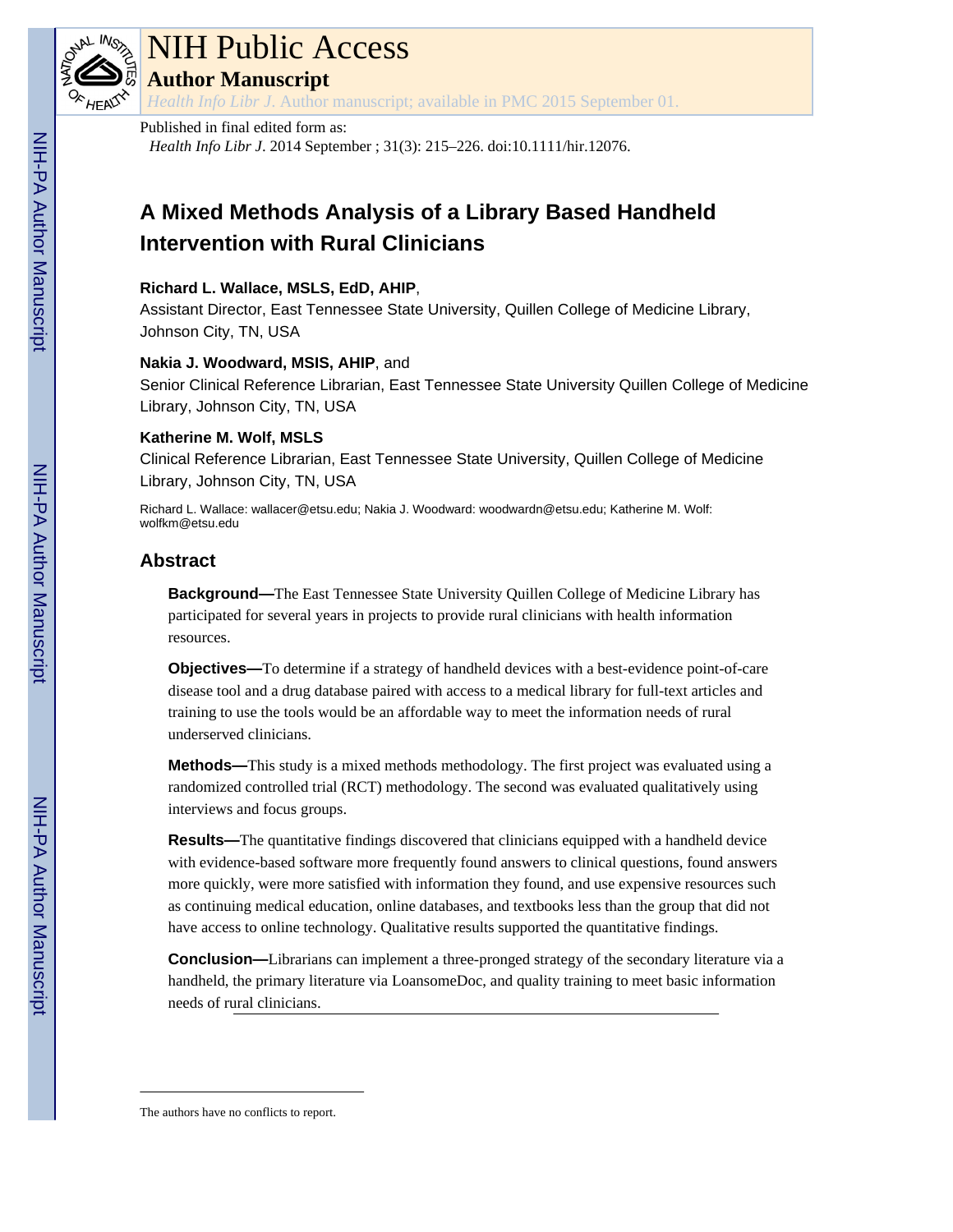#### **Introduction**

Health science librarians feel strongly that what they do is important. The services they provide to patrons change lives. It is imperative that they are motivated and passionate to ensure that all health professionals have access to health information resources at an adequate level. In the United States access to adequate health science library resources is far from being realized. The hypothesis of this study is that if clinicians were provided with: 1)a handheld device- Personal Digital Assistant (PDA) or smartphone- with evidence based disease, drug, screening, immunization, and other appropriate software; 2)access to the primary literature via the PubMed/Loansome Doc utility (www.pubmed.gov; [https://](https://docline.gov/loansome/login.cfm) [docline.gov/loansome/login.cfm](https://docline.gov/loansome/login.cfm)); and 3)training to use the above resources by a health sciences librarian, then the unmet information needs of underserved clinicians would be largely filled. Over the course of eight years the authors initiated six projects leading to this overarching hypothesis. This article reviews the mixed methods analysis of the final two projects.

#### **Literature Review**

The Appalachian region of the United States is a rural one with many health disparities owing to cultural, economic, geographic, and historical reasons. The region is where East Tennessee State University (ETSU), the authors' institution, is located. Almost half of the Appalachian rural counties are federally designated health professions shortage areas. Physicians in rural settings can find themselves in limited information settings which can hinder their impact. <sup>(1)</sup> Obstacles to retrieving health information are lack of time, lack of access, isolation, cost, lack of training, and dislike of technology.  $(2-5)$  Barriers in rural areas are exacerbated by practice patterns, geographic area, and inequitable access to information resources. (3) Rural physicians because of issues like isolation have to assume more of the costs of information usage individually, because in most US rural hospitals there are no print libraries and fewer online subscriptions compared to urban counterparts.

Lucas *et al.* found that access to evidence impacts treatment, with physicians reporting they changed treatment plans in eighteen percent of patients after reviewing the literature.  $^{(6)}$ A proposed remedy to the lack of access in rural areas is the uptake of handheld devices by rural clinicians.  $(7)$  These technologies can reduce feelings of isolation, provide the latest information, and provide continuing education needs. Rubin *et al.* found that computerized clinical decision support systems have the ability to improve both patient safety and outcomes.(8) Lasserre *et al.* found that students on rural rotations found handheld devices to be useful when they were in rural communities.  $(9)$ 

Prgoment *et al.* pointed out that health care is a mobile field and handheld devices dovetail into this environment. These devices assist with prompt treatment of patients and are also utilized to facilitate inter-professional communication. Handhelds were found to impact physician work practices through the databases and mobile applications that were available to them for decision making.(10) Lindquist *et al.* found that handheld devices were most utilized when they solved practical issues. $(11)$ They facilitate rapid response medication error prevention and data management, and are especially useful in situations where desktop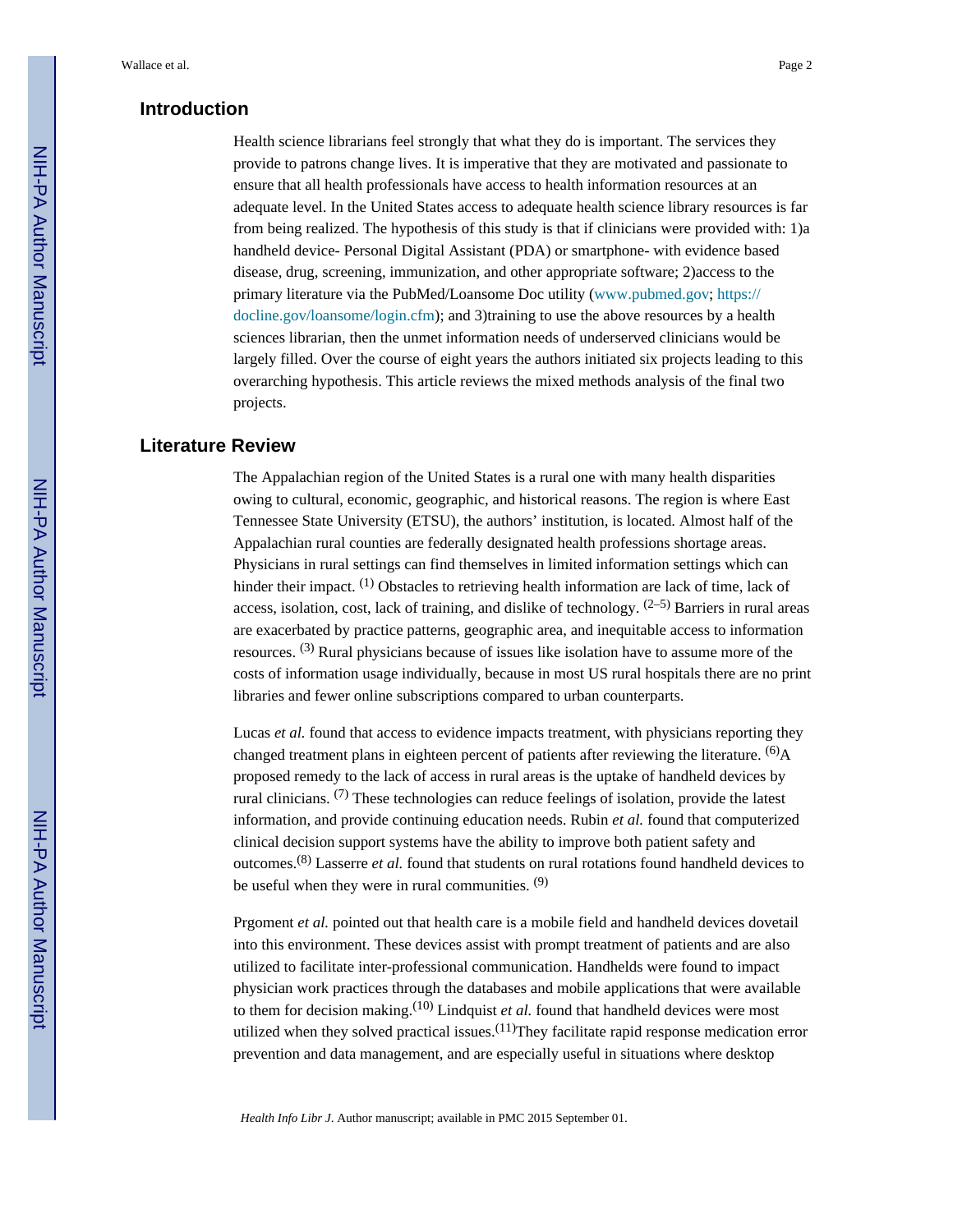computers are in limited numbers. In a 2013 scoping review of systematic reviews, handheld devices were found to improve decision making, save time, and provide new information at a faster pace. (12) Honeybourne *et al.* stressed the speed that information can be delivered is one of the key components to the importance of a handheld device. (13) Hudson *et al.* found handheld devices to be desirable because they provide a wide array of information in a matter of seconds at the user's fingertips. $(14)$  The best resources for handheld devices are drug databases, medical calculators, guideline information, and administrative tools. Drug information databases are the most commonly utilized handheld tool.  $(9,14,15)$ 

Scott *et al.* found in a study of preceptors that over 60% would take a handheld device instead of a monetary stipend as compensation from the university. Information access was more important to these clinicians than a cash incentive. Of the people who received the handheld device over 93% reported they were currently using it for clinical care. The handheld device was reported to positively impact patient care. <sup>(15)</sup>

A large barrier to handheld device use is the initial set-up of the medical resources and the continual updating of information on the handhelds.  $(13, 14)$  This problem is becoming easier to overcome with improving technology. Most barriers are found to be behavioral rather than technical in nature.  $(115)$  In a study by Hudson, when students ran into frequent problems, they ceased to use the handheld devices. $(14)$  This problem underlies the importance of having technical support. Grad *et al.* found that family physicians tend to not take time to manually update their handheld software.  $(16)$  This lack of updating and technical awareness shows the importance of physicians having continual technical support.  $(15)$ 

Librarians can play an important role in the resolution of this problem by providing guidance on downloading applications and assisting with set up and technical support, thus saving the physician time. The key is finding a way to make the introduction of the handheld into the clinician's lifestyle a seamless one. (13) Research about rural outreach suggests that information use is greater when an information professional is able to provide the service.  $(3)$ Results from a survey by D'Alessandro stated, "While physicians may only need to be trained once, they will need access to ongoing technical assistance. High-quality courteous, readily available technical support is crucial to the continued successful use of a [digital health sciences library] by physicians. Intensive training and long term support of users has been found to be the most effective means for successfully ensuring that practicing physicians adopt new technologies." (4)

#### **Background**

#### **Mobile Technology & Primary Care Clinicians**

The background section reviews four mobile technology projects that led the authors to develop their hypothesis. In 2004, librarians at the Quillen College of Medicine Library of East Tennessee State University (ETSU) in Johnson City, Tennessee partnered with family medicine physicians to test the feasibility and effectiveness of providing best evidence at the point of clinical decision-making with handheld devices in a rural primary care setting. Twelve clinicians received handheld devices loaded with the database InfoRetriever, now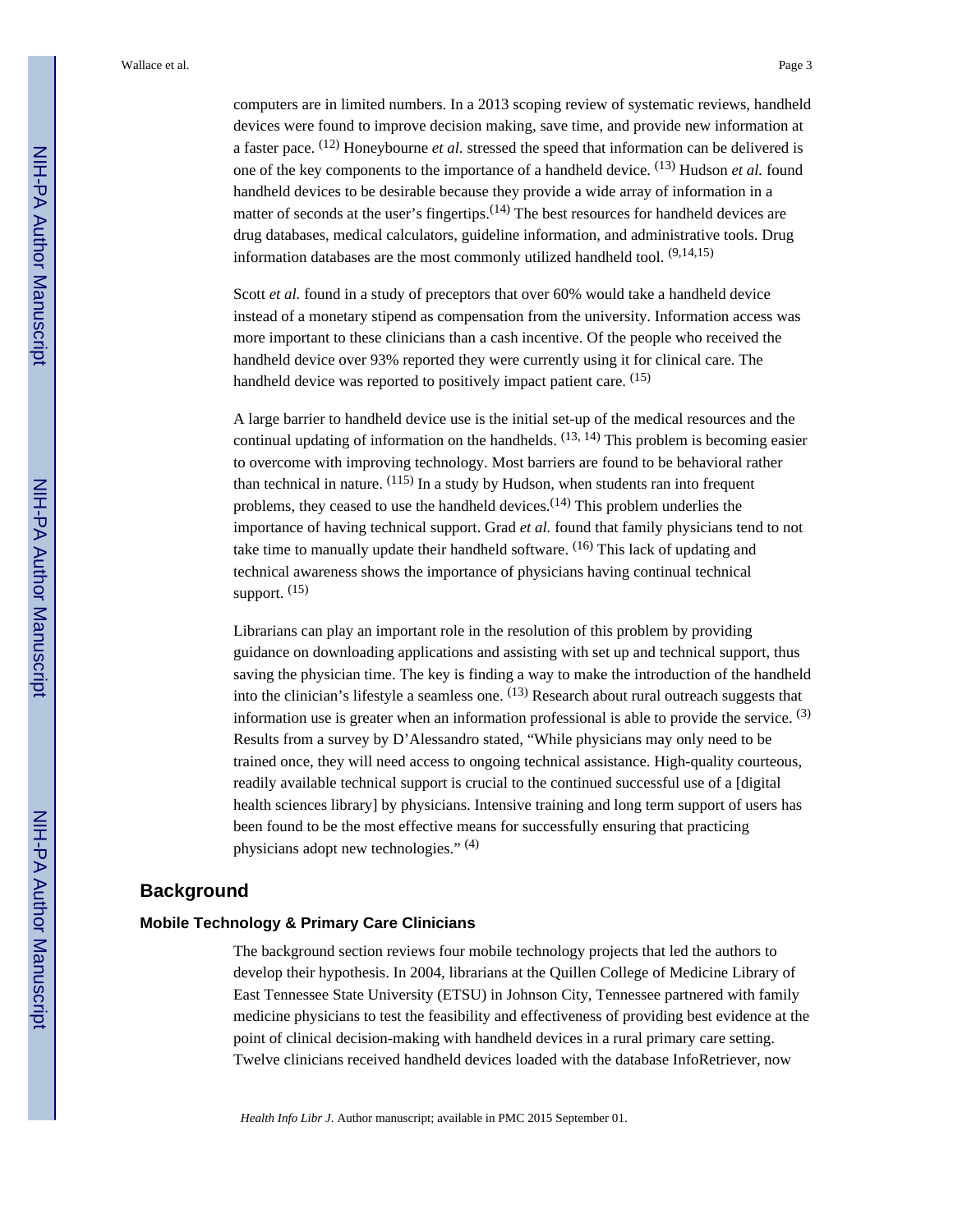called Essential Evidence Plus ([http://www.essentialevidenceplus.com/\)](http://www.essentialevidenceplus.com/). A two hour training session was provided. The goal of the project was to measure changes in the clinical management of antibiotics for sore throat/pharyngitis; antibiotics for acute sinusitis; and xray for acute ankle injury. Measurements were taken by analyzing the medical records of the patients treated by the twelve clinicians before and after having the mobile device with the point-of-care software. Although, the power of the study was too small to detect any significant findings, it had the effect of confirming the value of mobile information technology in the clinic to ETSU medical librarians.

Thus inspired, ETSU librarians sought to cultivate mobile technology use in ETSU faculty, residents, and students. The librarians were convinced that health science information had migrated from print to electronic format and that electronic information was moving from desktop to handheld. The handheld trend seemed intuitively beneficial to clinicians because the information they now had access to could be used at the point-of-care. If health science librarians were going to continue to be useful they were going to have to change their practices to match these migrations or risk obsolescence.

#### **Mobile Technology & Medical Residents**

ETSU medical librarians' second handheld project was with family medicine residents at ETSU. Five grant funded handheld devices were given to residents on a hospital service in 2005. The handhelds were rotated among the residents over the course of a year. The residents' reactions to the handheld devices were favorable. At the end of the project, the handhelds were given to the family medicine attending physicians resulting in the added benefit of handhelds becoming essential tools to their medical practices. The findings from this project cemented in the minds of the ETSU librarians that, "It is difficult to escape the feeling that handheld computers were designed with clinical practice in mind"  $(17)$  and that, "By introducing PDAs to patrons even on a small scale the librarian is seen as technology explorer, expert, and innovator". <sup>(18)</sup> The ETSU Medical Library became known as the place to go on campus for hand-held computing help, adding prestige to the library. Since the beginning of the first handheld project, the library has recorded over 2,000 service encounters related to handheld devices.

Over the course of the projects, the ETSU librarians developed several beliefs related to handheld devices. "The best source of information provides highly relevant and valid information and can be obtained with minimal effort" and this retrieval of information is made possible by handhelds.  $(19)$  The best way to teach technology is one-on-one or in small groups with hands-on experience as a major component. Physicians must be exposed to and taught to use clinical tools available on mobile technology such as the drug database Epocrates (www.epocrates.com) and point-of-care tools such as DynaMed ([https://](https://dynamed.ebscohost.com/) [dynamed.ebscohost.com/](https://dynamed.ebscohost.com/)), UpToDate (www.uptodate.com,), and Essential Evidence Plus [\(http://www.essentialevidenceplus.com/\)](http://www.essentialevidenceplus.com/). Older physicians, lacking technology skills, who are resistant to new technologies, must be brought up to speed in order to effectively teach and model the best clinical behavior for medical students and residents.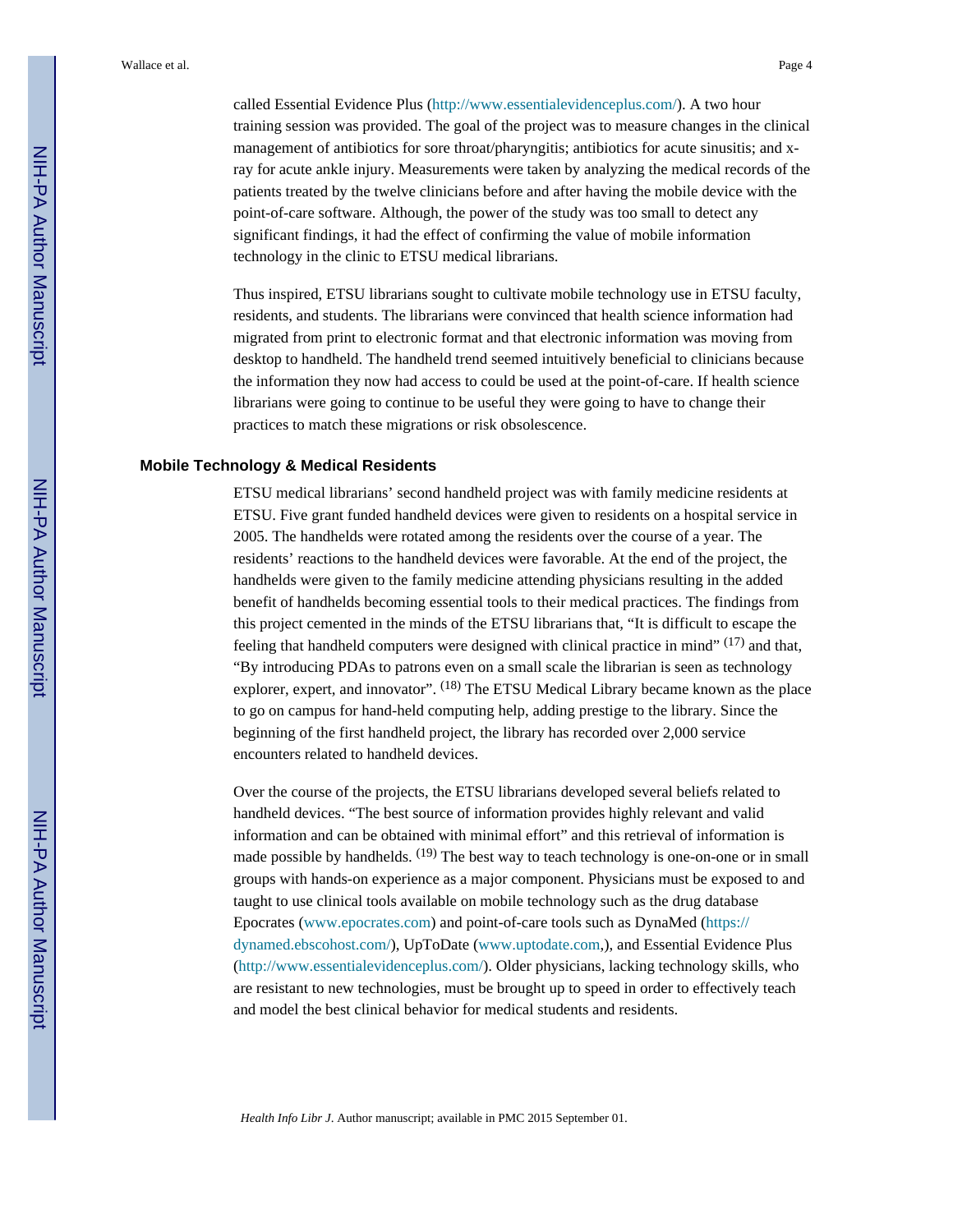#### **Mobile Technology & Older Faculty Physicians**

Therefore in 2006, ETSU librarians obtained grant funding to purchase seven handhelds for ETSU faculty physicians. The goal of this project was to train the older, possibly technophobic faculty physicians so that they would see the value of using mobile technology in the clinic. As an incentive for completing the training, the physicians received continuing medical education credits. Training was done one-on-one in the physician's office from one to four hours. In a post-project survey, the physicians indicated the device was useful in aiding medical decision-making; that they were comfortable retrieving information from the device in front of patients; and that they would recommend other physicians use this device for medical education.

#### **Mobile Technology & Rural Clinicians**

In 2006–2008, the Tennessee Hospital Association asked the ETSU medical library to partner in a grant funded project to bring mobile technology to eight rural critical access hospitals in Tennessee. Critical access hospitals are small, remote, rural hospitals that qualify for different compensation rates under the U.S. Medicare program. Outside researchers were hired to analyze the results. A survey was created based on the Rothschild study. (20) One hundred seventeen responses were received. Survey results indicated a number of positive changes that occurred by utilizing mobile technology. Ninety-three percent of the clinicians were better able to inform patients of issues related to their care. Sixty-six percent of the clinicians indicated that their patients were more satisfied with care. Sixty-five percent felt that Epocrates prevented at least one adverse drug event per week. Ninety percent of the clinicians felt that Epocrates answered all their questions at least threefourths of the time. Eighty-three percent of the respondents thought the device increased their drug knowledge base. Eighty-nine percent believed the device contributed to improved drug-related decisions. Seventy-five percent felt that the device affected clinical decisions at least once per week.

#### **Objectives**

These four experiences with handheld devices motivated the authors to investigate whether handheld devices with librarian support and the primary literature via LoansomeDoc could both easily and inexpensively meet the information needs of underserved clinicians. The authors hypothesized that if an underserved clinician was provided with: 1) a handheld device with a best evidence point-of-care disease tool and a drug database; 2) access to a medical library for full-text articles through PubMed/LoansomeDoc; and 3)training to use these tools by a medical librarian, that basic information needs could be affordably realized (See Figure 1). The purpose of this paper was to test this hypothesis with two more mobile technology interventions.

#### **Methods**

The ETSU Institutional Review Board approved the study methods and instruments for this project. This study is a mixed methods methodology. Two more handheld projects were implemented to test the hypothesis. The first project was evaluated using a randomized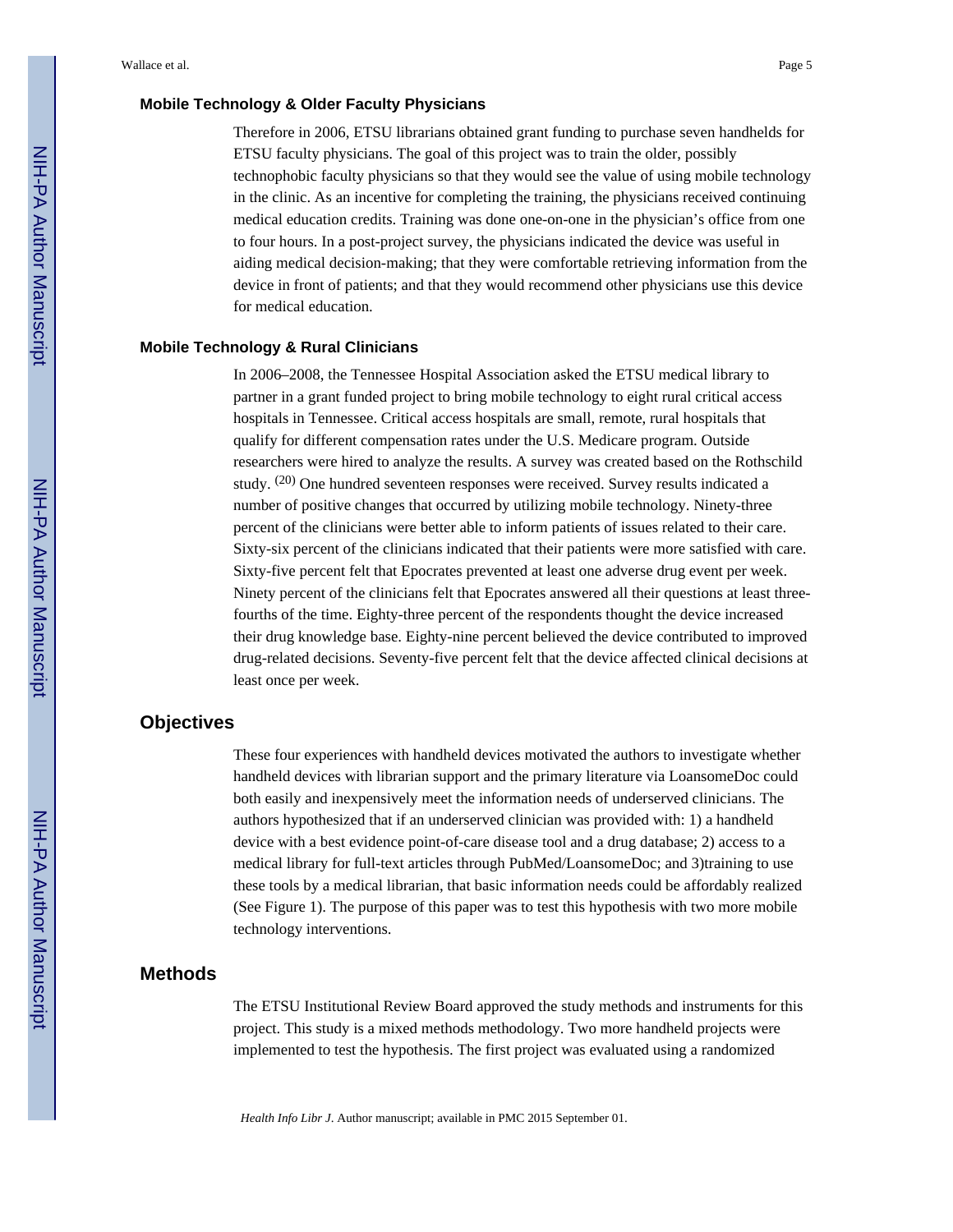controlled trial (RCT) methodology. The second was evaluated qualitatively using interviews and focus groups (See Table 1).

For the quantitative project, grant funds were obtained from the U.S. National Network of Libraries of Medicine/Southeast/Atlantic region (NN/LMSE/A) (<http://nnlm.gov/sea/>). In 2008–2010, eighty handheld devices were purchased and DynaMed was installed as the point-of-care, best-evidence disease database along with the free Epocrates (www.epocrates.com) drug database. Eight rural hospitals were chosen in which ten clinicians per hospital received a device. Participants received unlimited access to ordering full-text articles through PubMed/Loansome Doc.

The hospitals were divided into two groups of four with forty participants in each group. The hospitals were randomly assigned into one of the two groups. The hospital administration chose who received the devices. Physicians who did not have a mobile device or who needed a new one were given top priority. The two groups of hospitals were matched to have similar demographics. Twenty-one were lost to follow-up, leaving twenty-six usable responses from the surveyed-after group and thirty-three from the surveyed-before group (See Figure 2).

The eight hospitals were chosen based on accepted definitions of rurality listed by the U.S. Centers for Medicare & Medicaid Services rural health clinics status and the Office of Rural Health Policy. A survey was developed based on validated instruments (See Appendix 1). It was pilot tested with a small group of family medicine residents to determine validity. Group one received the survey before using the handheld device and group two received the survey after approximately six months of using the handheld. This was the only difference between the two groups.

For the qualitative project in 2010–2012, one hundred iPod Touches were purchased with grant funding from NN/LM SE/A and distributed to ten clinicians in each of ten rural hospitals. As a qualitative study, there was no comparator group or any randomization. Clinicians were chosen by the hospital based on their need for the device. An iPod Touch is an Apple product (www.apple.com). It has all the functionality of an iPhone but will not make telephone calls. The devices were loaded with Epocrates for drug information and Clinical Evidence (www.clinicalevidence.com) for disease information. As with previous projects the librarians traveled to each site and provided training on how to use the device and the medical software. The librarians were available for assistance anytime during the one year time period of the project. Unlimited access to full-text journal articles through PubMed/LoansomeDoc was provided. The project was analyzed qualitatively through structured interviews with participants. Interviews were recorded and transcribed and themes were analyzed. The process continued until data saturation was achieved. Eighteen clinicians were interviewed at length. Three coders analyzed the data using Nvivo 9 [\(http://](http://www.qsrinternational.com/products_nvivo.aspx) [www.qsrinternational.com/products\\_nvivo.aspx](http://www.qsrinternational.com/products_nvivo.aspx)). Comments of the interviewees were organized into logical categories based on their remarks. These categories were: training, interlibrary loan, Epocrates, other databases, non-handheld resources, the iPod Touch device, information barriers, information needs, and future projects.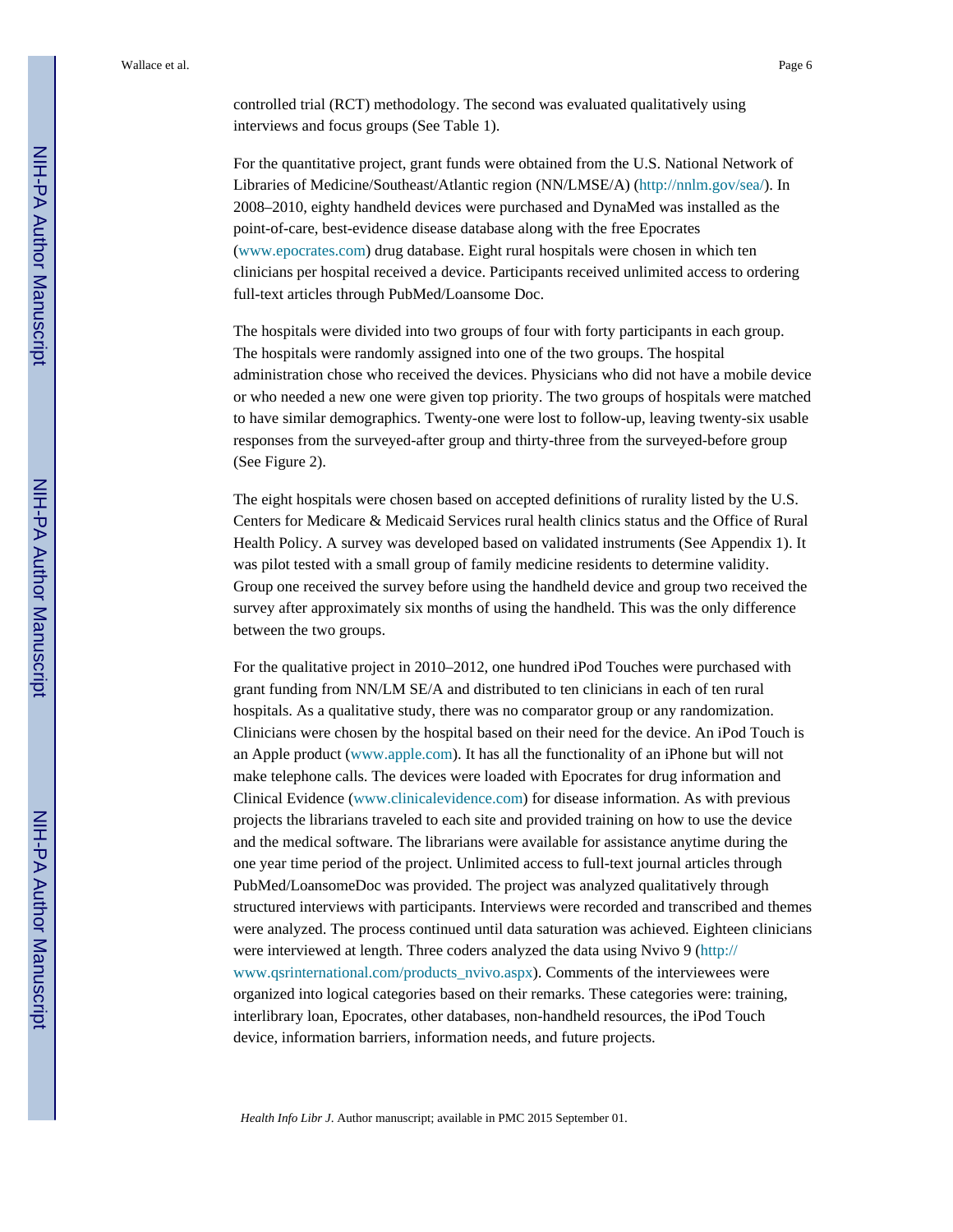#### **Results**

The authors set up the quantitative analysis as a randomized trial. The first question asked respondents to give responses from "1" to "5" on a Likert-type scale in which a "1" represents "finding an answer less than 10% of the time when they had an information need" and a "5" "finding an answer 75–100% of the time when they had an information need." The group that was surveyed after using the iPod Touches in the project indicated that they found answers at a slightly higher rate than the untrained group (See Figure 3). The second question measured the speed of finding information when needed. Respondents could choose from a Likert-type scale of "1"–"5", with "1" representing less than one minute and "5" greater than fifteen minutes. The "before" group fell close to the 6–10 minute point on the scale whereas the "after" group fell closest to the 2–5 minute response point (See Figure 4).

The respondents were asked if they were satisfied with the clinical information they retrieved when they had an information need. A Likert-type scale was used with "1" representing "very satisfied" and "4" unsatisfied. The group who had used the handhelds indicated they were more satisfied than the before group who had not used the device (see Figure 5).

A set of several information sources were listed which are not readily available in rural areas and are expensive. The respondents who had used the handheld device utilized continuing medical education classes, colleague consultations, medical journals, online databases, and textbooks less than the group who had not used the handheld. The handheld group used handhelds, of course, more frequently than the non-handheld group (see Figure 6).

Both groups indicated that, by far, time was the major barrier to finding information. Cost was a significant barrier and was nearly identical in the two groups. Difficulty using online resources was a significant barrier for both groups. Time was less of a barrier in the handheld group and technology issues were more of a barrier in the handheld group. Both of these findings seem logical; since handhelds should speed up information retrieval, yet introduce new issues with technology (see Figure 7).

The qualitative analysis added depth to the quantitative analysis. When asked about the training the participants received, they stated that it was adequate and the trainers' technical expertise was impressive. They supported the ETSU librarians' belief that one learns from doing. An additional benefit was that the participating clinicians indicated they passed on the skills they learned from the librarians to their colleagues who were not part of the project.

Unfortunately the clinicians did not fully utilize the PubMed/Loansome Doc aspect of this project. Comments were made that there was no great need for the primary literature. Some indicated they were unaware of the document delivery service aspect of the project, which pointed to an inadequate job of marketing it. However, others said they did use PubMed/ Loansome Doc and found it helpful. The overall response to Epocrates was very positive. Specific attributes of Epocrates that were noted as valuable were the patient information, pill identifier, and BMI calculator. Indications were that Epocrates was used frequently and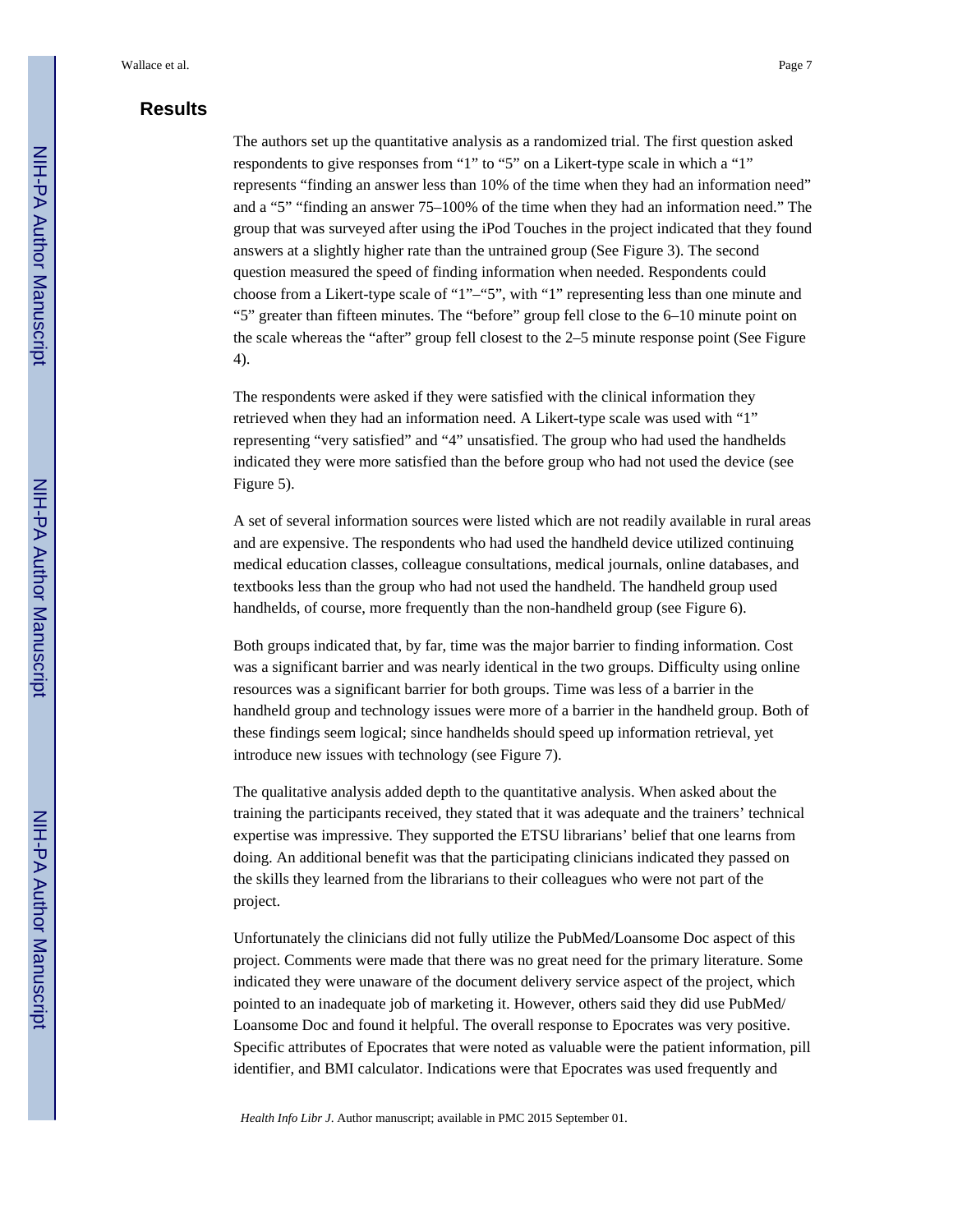changed treatment and diagnostic decisions. Other mobile apps which they found useful were Shots! (an immunization app) ([http://www.immunizationed.org/AnyPage.aspx?](http://www.immunizationed.org/AnyPage.aspx?pgid=2) [pgid=2](http://www.immunizationed.org/AnyPage.aspx?pgid=2)), AHRQ epss (a screening app) ([http://epss.ahrq.gov/PDA/index.jsp\)](http://epss.ahrq.gov/PDA/index.jsp), and Diagnasaurus (a differential diagnosis program) [\(http://accessmedicine.com/diag.aspx](http://accessmedicine.com/diag.aspx)). The ETSU team installed these free apps on all the devices. Other mobile applications or websites mentioned favorably were the *Prescriber's Letter* [\(http://](http://prescribersletter.therapeuticresearch.com) [prescribersletter.therapeuticresearch.com](http://prescribersletter.therapeuticresearch.com)) and viewing podcasts. The ETSU team did not load these resources.

Comments about the iPod Touch were that it helped make better decisions, was easy to use, was used frequently, was very intuitive, was user friendly, replaced text books, saved time, was a good size, was "a second brain", and was invaluable. One clinician said he needed more iPod Touches to give to his nurse practitioners and nurses. Several said they used them for non-medical reasons as well as medical and one respondent purchased an iPad as a result of the iPod Touch experience.

Information barriers mentioned were lack of wireless access, time, lack of a medical library onsite, no medical specialists to consult, rural location, cost, lack of technical expertise, and drug representatives not as available because of American Medical Association restrictions. One interviewee stated that, "Information is a huge need in rural practice." Specific information needs expressed were EBM resources for family medicine, stroke and other protocols for the emergency room, information about professional conferences, pediatric emergency room information, immunization information for parents, patient education information, updates on the latest trends in technology, access to grand rounds, continuing medical education access, and an anatomy program for a handheld device.

One rural physician summed up the difficulty of accessing information in rural practice. He said, "In prior practice in Philadelphia, I could go down the hall and ask the author of a textbook a question. Now, when I need to consult a specialist, there is only me."

#### **Discussion**

Handheld devices are extremely valuable to the clinician as is evidenced by their widespread use and studies in the medical literature that illustrate the value of mobile technology to clinical practice. The development of the "secondary literature" market of evidence-based disease summaries covering most medical topics concurrent with the development of handheld devices allows high quality, point-of-care information to be accessible to all clinicians. This study's findings agree with the literature that both mobile computing and point-of-care databases are valuable and help to eradicate barriers to information use among rural clinicians.

A motivation to do this research was the authors' experiences with populations who obtained handheld devices, yet who never received training on how to use the device, how to download software, or how to use medical programs once they were loaded. Librarians, however, know that patrons must be given appropriate instruction in the use of any information resource. The researchers' findings were similar to the literature in regards to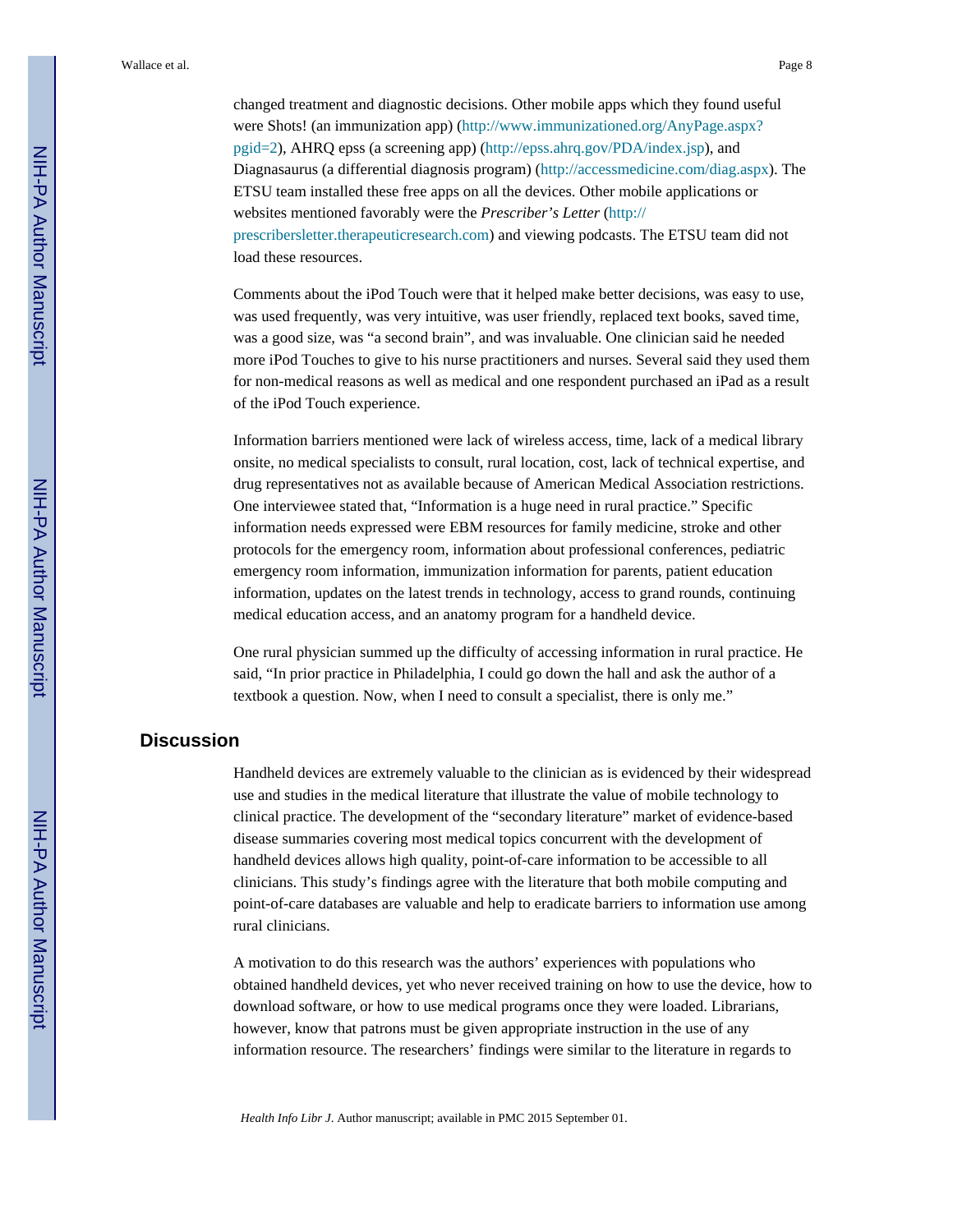training. The training provided to the rural clinicians was highly valued. The literature indicates that uptake of mobile technology has a behavioral component. The investigators experienced this in their training particularly with older clinicians. Because of the training, several older clinicians became the most passionate users in the project. Along with mobile technology and librarian support, another factor in this strategy was the inclusion of PubMed/Loansome Doc for the participants, so they could order full-text primary literature. The ETSU team believed that the full range of clinical questions could only be answered with a combination of both primary and secondary resources. A study of information resources used to answer clinical questions on medical rounds at Vanderbilt University demonstrated that secondary resources could only answer a part of clinicians' questions. <sup>(22)</sup> The findings from this study did not agree with the literature that PubMed/Loansome Doc would be a valuable resource. The reason for this could be the study at Vanderbilt was conducted in an urban hospital setting and the authors' research was mostly done in rural primary care ambulatory clinics. A reason the PubMed/Loansome Doc component may not have been successful is poor promotion on the authors' part to the rural clinicians.

Both the literature and the authors' studies indicate that cost is a barrier to accessing information. Rural hospitals (and increasingly urban hospitals as well) do not have medical libraries because of cost. They also do not have site licenses to online journal collections and databases for the same reason. The fact that this intervention was grant-funded may seem as an advantage that is not available to those who do not have grant funding. However, handheld devices have widespread adoption with the advent of smartphones. Many databases such as Epocrates are free. Academic medical libraries with a service attitude can provide initial handheld device training for rural clinicians in their geographic area and provide LonesomeDoc/PubMed or other document delivery services at low cost. The whole project described in this paper is sustainable at a low cost. ETSU has provided this type service to dozens of healthcare facilities in rural/underserved areas.

#### **Future**

The ETSU Medical library developed a PDF handout with instructions on how to download and use the most valuable clinical apps. It is widely distributed to ETSU medical students and residents. ETSU medical librarians have obtained a regular assignment to teach a one hour smartphone class as part of a family medicine clinical rotation. External funds to provide mobile devices or software for more clinicians in rural Tennessee communities was applied for but not funded. ETSU medical librarians always encourage information product vendors to make their products work on mobile platforms. Health information professionals can provide mobile technology services to their users and can reach out to surrounding underserved clinicians and offer support in the use of clinical mobile technology. ETSU medical librarians would like to further investigate the role of the primary literature with rural primary care clinicians. Funding agencies could develop programs that would enable outreach librarians to equip underserved clinicians with smartphones and access to Lonesome Doc. Medical Librarians could become more involved in global health and distribute ruggedized mobile devices and LoansomeDoc access to clinicians in rural Third World practices.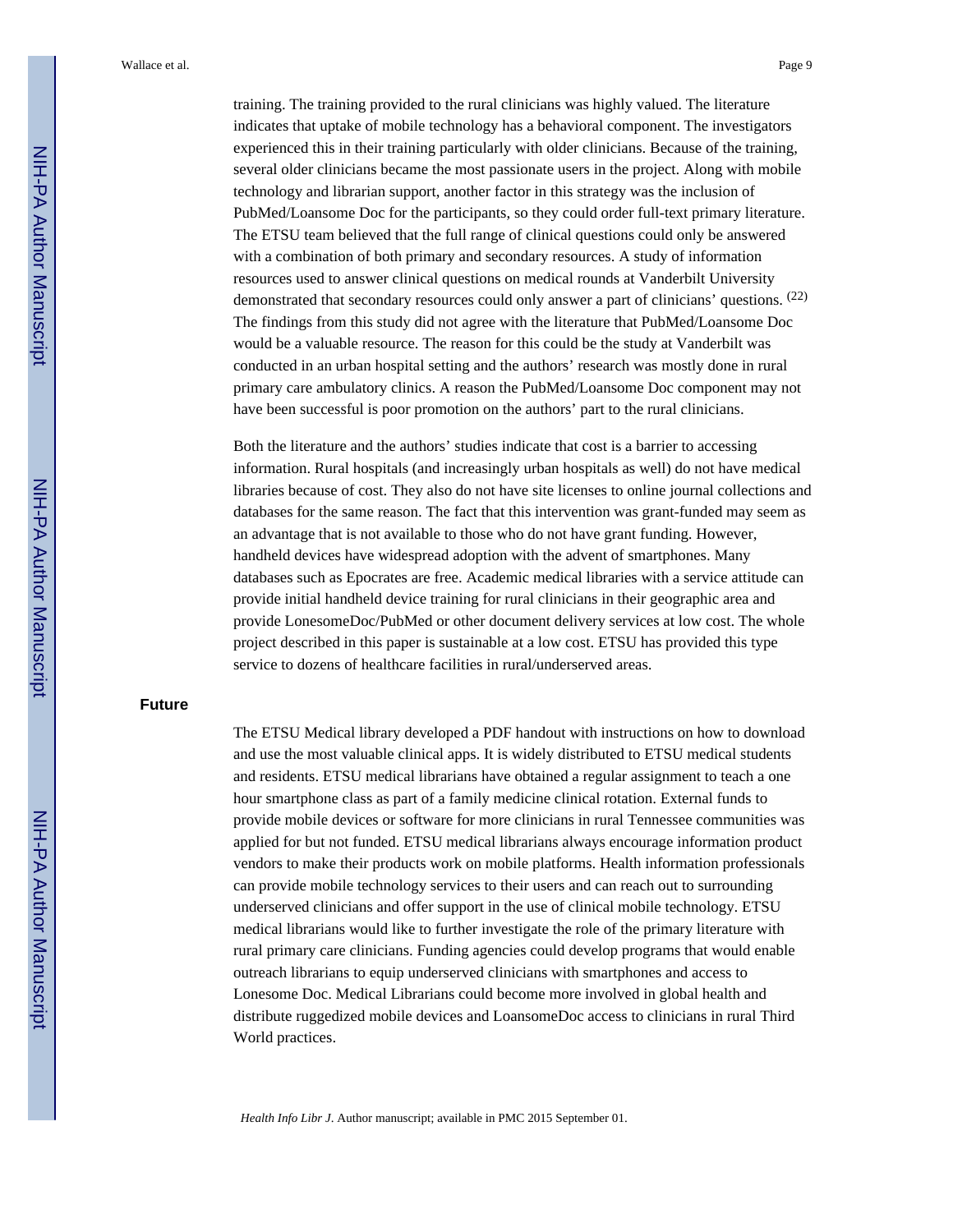#### **Limitations**

The sample size of the RCT was underpowered. This could be overcome by replicating the study in other sites and combining the results. The RCT non-handheld group was contaminated by some of the members having previous handheld experience. However, if this had not been true the differences found between the two groups would have probably been stronger. The results from the qualitative interviews are not necessarily transferrable to other populations

#### **Conclusion**

The authors feel that combining mobile technology with librarian support and access to the primary literature is a good way to provide the minimum information needs affordably to clinicians who are underserved with information. Subjects in this study who used health information on handheld devices found more answers to their clinical questions, found them faster, were more satisfied with the results, and were less dependent on consultations and personal subscriptions than those who had not. They expressed high praise for point-of-care databases and mobile computing, were pleased with the training they received, and passed on skills they learned to fellow clinicians. Many areas of the US have large populations of clinicians who do not have access to medical libraries or online collections. These projects illustrate the value of interventions in rural and underserved areas where there is inadequate clinical information resources. Librarians can implement a three-pronged strategy of the secondary literature via a handheld, the primary literature via LoansomeDoc, and quality training by a librarian to meet basic information needs. The project was best summed up by an older physician who stated that for him this intervention was a "Gateway to the information age."

#### **Supplementary Material**

Refer to Web version on PubMed Central for supplementary material.

#### **Acknowledgments**

#### **Source of Funding**

This project has been funded in whole or in part with Federal funds from the National Library of Medicine, National Institutes of Health, Department of Health and Human Services, under Contract No. N01-LM-6-3502 with the University of Maryland Baltimore.

#### **References**

- 1. Merrell RC, Merriam N, Doarn C. Information support for the ambulant health worker. Telemed J E Health. 2004 Winter;10(4):432–436. [PubMed: 15689646]
- 2. Dee C, Blazek R. Information needs of the rural physician: a descriptive study. Bull Med Libr Assoc. 1993 Jul; 81(3):259–264. [PubMed: 8374579]
- 3. Dorsch JL. Information needs of rural health professionals: a review of the literature. Bull Med Libr Assoc. 2000 Oct; 88(4):346–354. [PubMed: 11055302]
- 4. D'Alessandro DM, D'Alessandro MP, Galvin JR, Kash JB, Wakefield DS, Erkonen WE. Barriers to rural physician use of a digital health sciences library. Bull Med Libr Assoc. 1998 Oct; 86(4):583– 593. [PubMed: 9803304]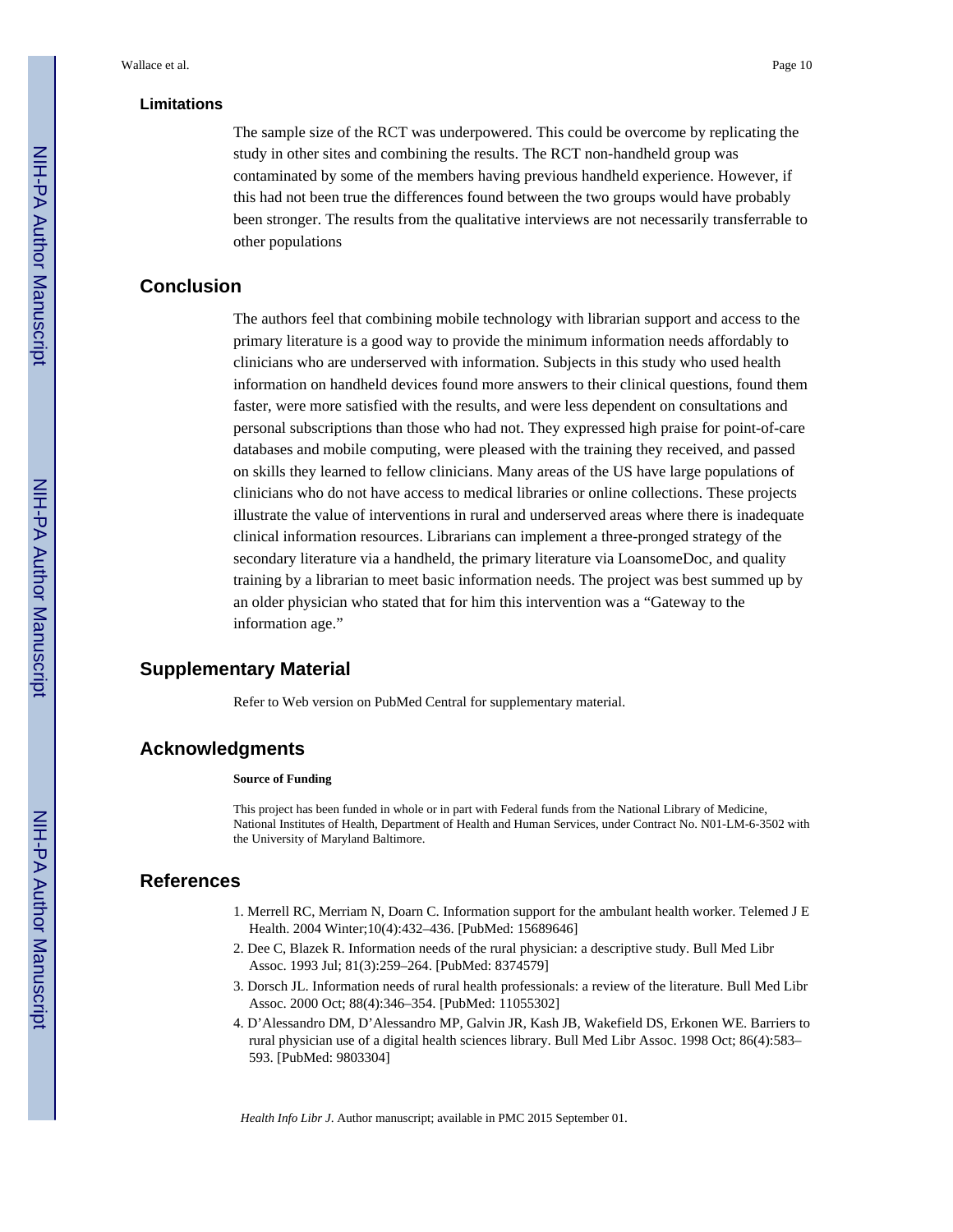- 5. McGowan JJ, Richwine M. Electronic information access in support of clinical decision making: a comparative study of the impact on rural health care outcomes. Proc AMIA Symp. 2000:565–569. [PubMed: 11079947]
- 6. Lucas BP, Evans AT, Reilly BM, Khodakov YV, Perumal K, Rohr LG, et al. The impact of evidence on physicians' inpatient treatment decisions. J Gen Intern Med. 2004 May; 19(5 Pt 1): 402–409. [PubMed: 15109337]
- 7. Coggan JM, Crandall LA. Expanding rural primary care training by employing information technologies: the need for participation by medical reference librarians. Med Ref Serv Q. 1995 Spring;14(1):9–16. [PubMed: 10142678]
- 8. Rubin MA, Bateman K, Donnelly S, Stoddard GJ, Stevenson K, Gardner RM, et al. Use of a personal digital assistant for managing antibiotic prescribing for outpatient respiratory tract infections in rural communities. J Am Med Inform Assoc. 2006 Nov-Dec;13(6):627–634. [PubMed: 16929045]
- 9. Lasserre K, Eley D, Baker P, Kruesi L. Medical students out of town but not out of touch: Use of personal digital assistants to improve access to clinical information and enhance learning at the point of care in rural and remote Australia. Aust J Rural Health. 2010 Apr; 18(2):87–88. [PubMed: 20398050]
- 10. Prgomet M, Georgiou A, Westbrook JI. The impact of mobile handheld technology on hospital physicians' work practices and patient care: a systematic review. J Am Med Inform Assoc. 2009 Nov-Dec;16(6):792–801. [PubMed: 19717793]
- 11. Lindquist AM, Johansson PE, Petersson GI, Saveman BI, Nilsson GC. The use of the Personal Digital Assistant (PDA) among personnel and students in health care: a review. J Med Internet Res. 2008 Oct 28.10(4):e31. [PubMed: 18957381]
- 12. Mickan S, Tilson JK, Atherton H, Roberts NW, Heneghan C. Evidence of effectiveness of health care professionals using handheld computers: A scoping review of systematic reviews. J Med Internet Res. 2013; 15(10):e212.10.2196/jmir.2530 [PubMed: 24165786]
- 13. Honeybourne C, Sutton S, Ward L. Knowledge in the Palm of your hands: PDAs in the clinical setting. Health Info Libr J. 2006 Mar; 23(1):51–59. [PubMed: 16466499]
- 14. Hudson K, Buell V. Empowering a safer practice: PDAs are integral tools for nursing and health care. J Nurs Manag. 2011 Apr; 19(3):400–406. [PubMed: 21507112]
- 15. Scott I, Wilson C, Gowans M. Are personal digital assistants an acceptable incentive for rural community-based preceptors? Fam Med. 2005 Nov-Dec;37(10):727–733. [PubMed: 16273452]
- 16. Grad R, Pluye P, Granikov V, Johnson-Lafleur J. Many family physicians will not manually update PDA software: an observational study. Inform Prim Care. 2009; 17(4):225–230. [PubMed: 20359400]
- 17. Al-Ubaydli M. Handheld computers. BMJ. 2004 May 15; 328(7449):1181–1184. [PubMed: 15142928]
- 18. Galganski C, Peters T, Bell L. Exploring Planet PDA. Computers in Libraries. 2002 Oct.22(9):32.
- 19. Shaughnessy AF, Slawson DC, Bennett JH. Becoming an information master: a guidebook to the medical information jungle. J Fam Pract. 1994 Nov; 39(5):489–499. [PubMed: 7964548]
- 20. Rothschild JM, Lee TH, Bae T, Bates DW. Clinician use of a palmtop drug reference guide. Journal of the American medical informatics association. 2002; 9(3):223–229. [PubMed: 11971883]
- 21. Marshall JG. The impact of the hospital library on clinical decision making: the Rochester study. Bull Med Libr Assoc. 1992 Apr; 80(2):169–178. [PubMed: 1600426]
- 22. Koonce T, Giuse N, Todd P. Evidence-based databases versus primary medical literature: an inhouse investigation on their optimal use. Journal of the Medical Library Association: JMLA JID - 101132728 0128.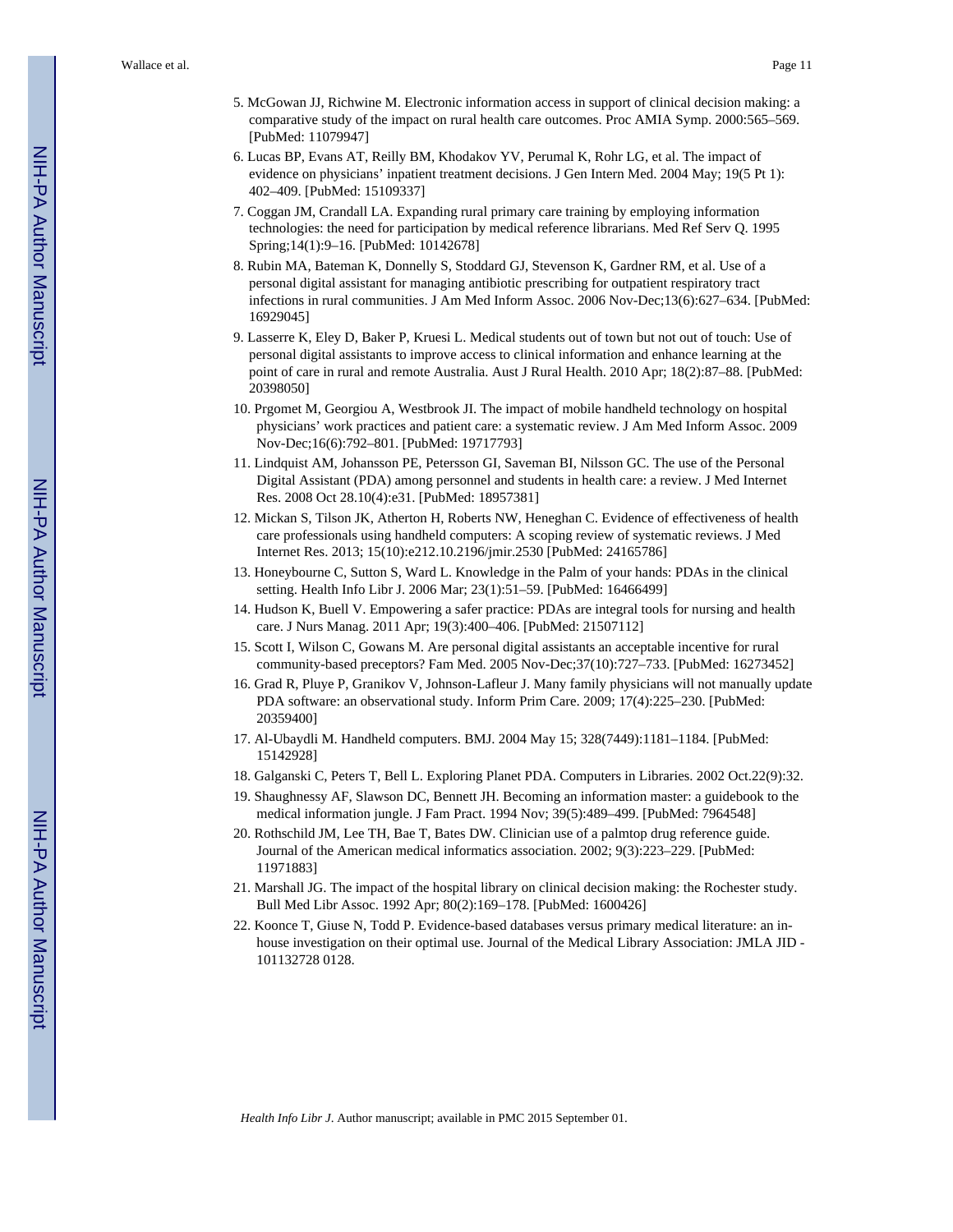#### **Key Messages**

- **•** Handheld devices are a great way to provide basic medical library services to health care professionals underserved with information
- **•** Librarian involvement and training is key to any information access project.
- **•** Medical librarians must be proactive in seeking out communities of clinicians that are underserved with information and create ways for them to gain access.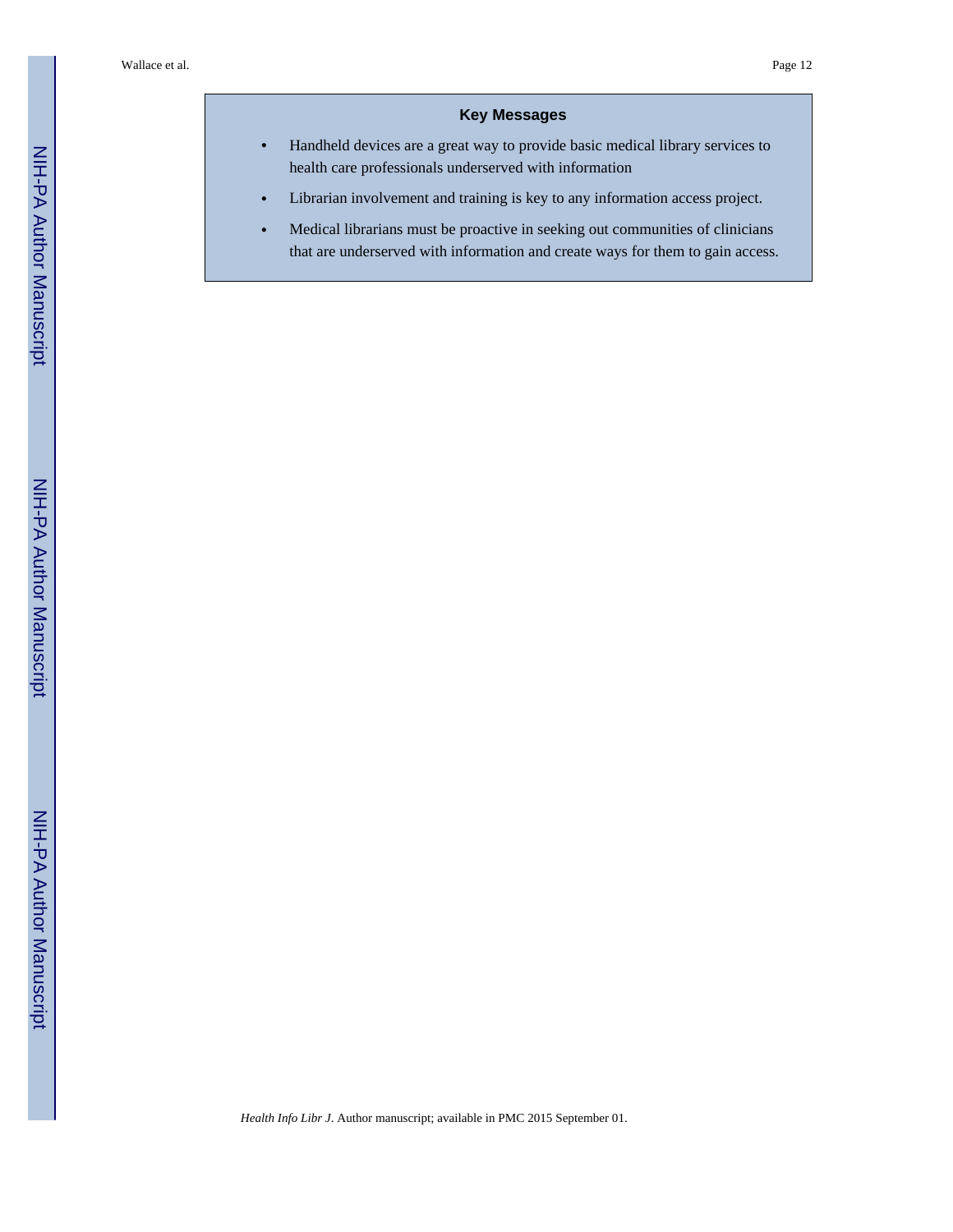

#### **Figure 1.**

A three pronged approach to meeting the information needs of rural health professionals.

NIH-PA Author Manuscript

**NIH-PA Author Manuscript**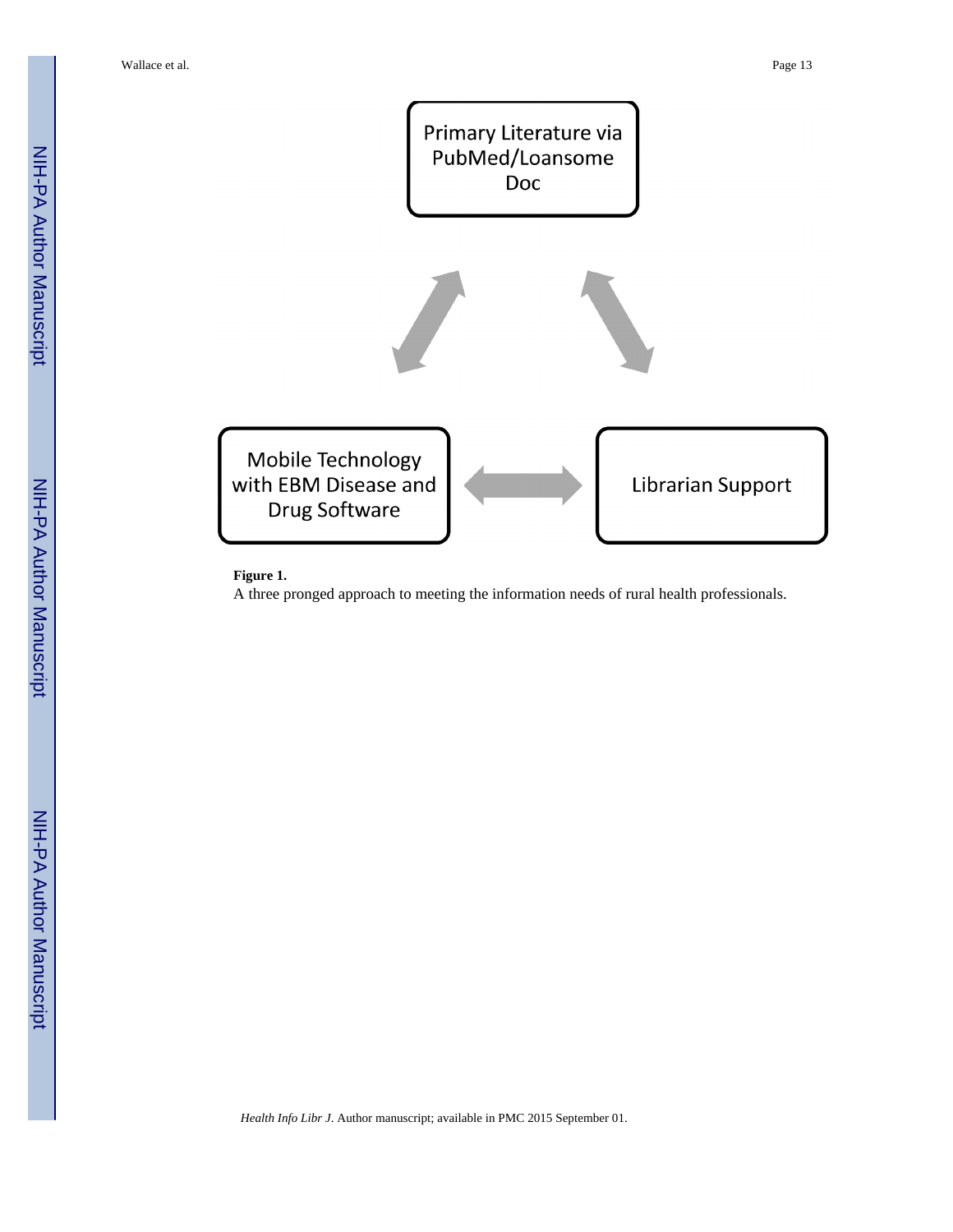

#### **FIGURE 2.**

Randomized Controlled Trial of Use of Handheld Technology by Rural Clinicians.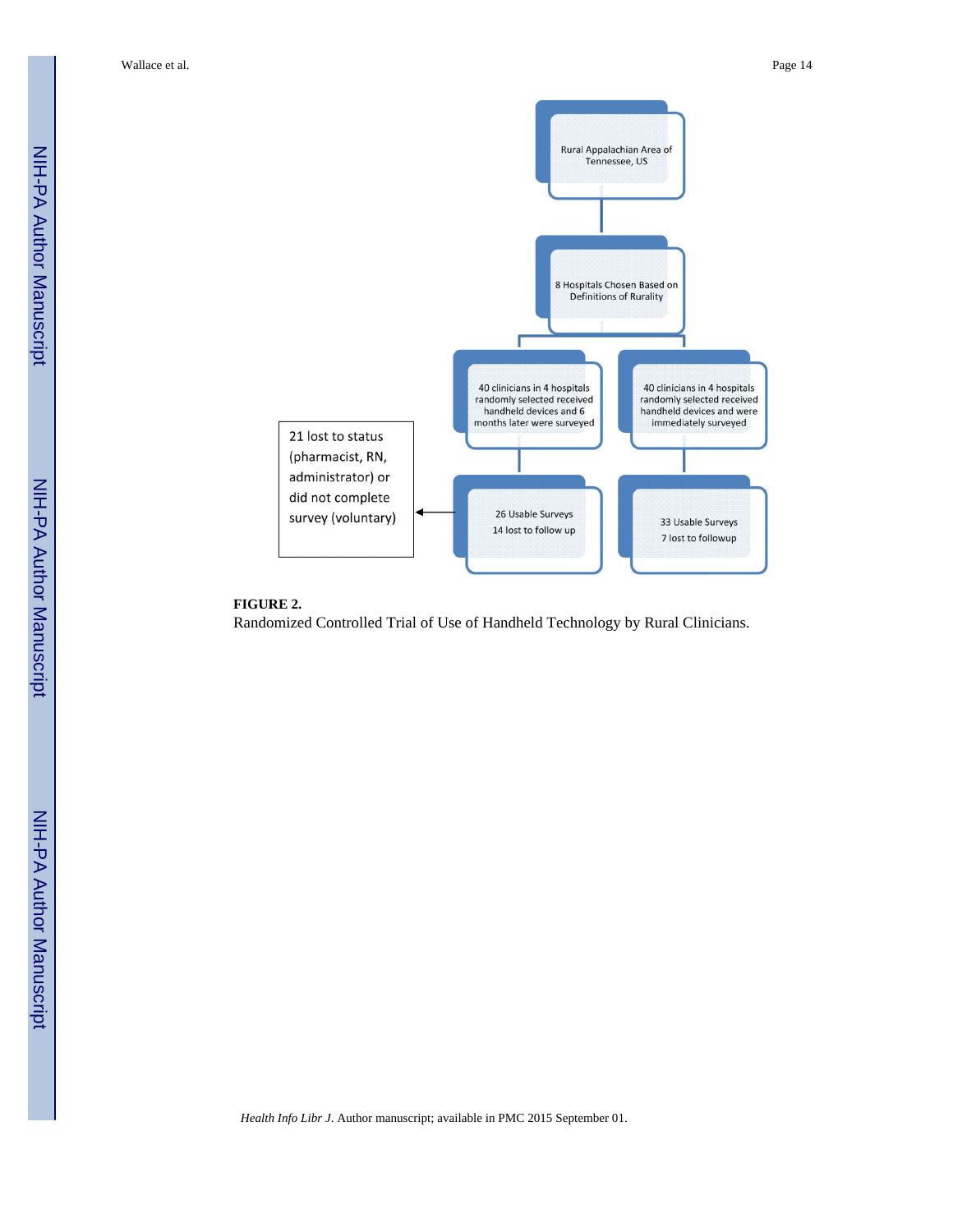

#### **Figure 3.**

Frequency which clinicians were able to find an answer to their information need.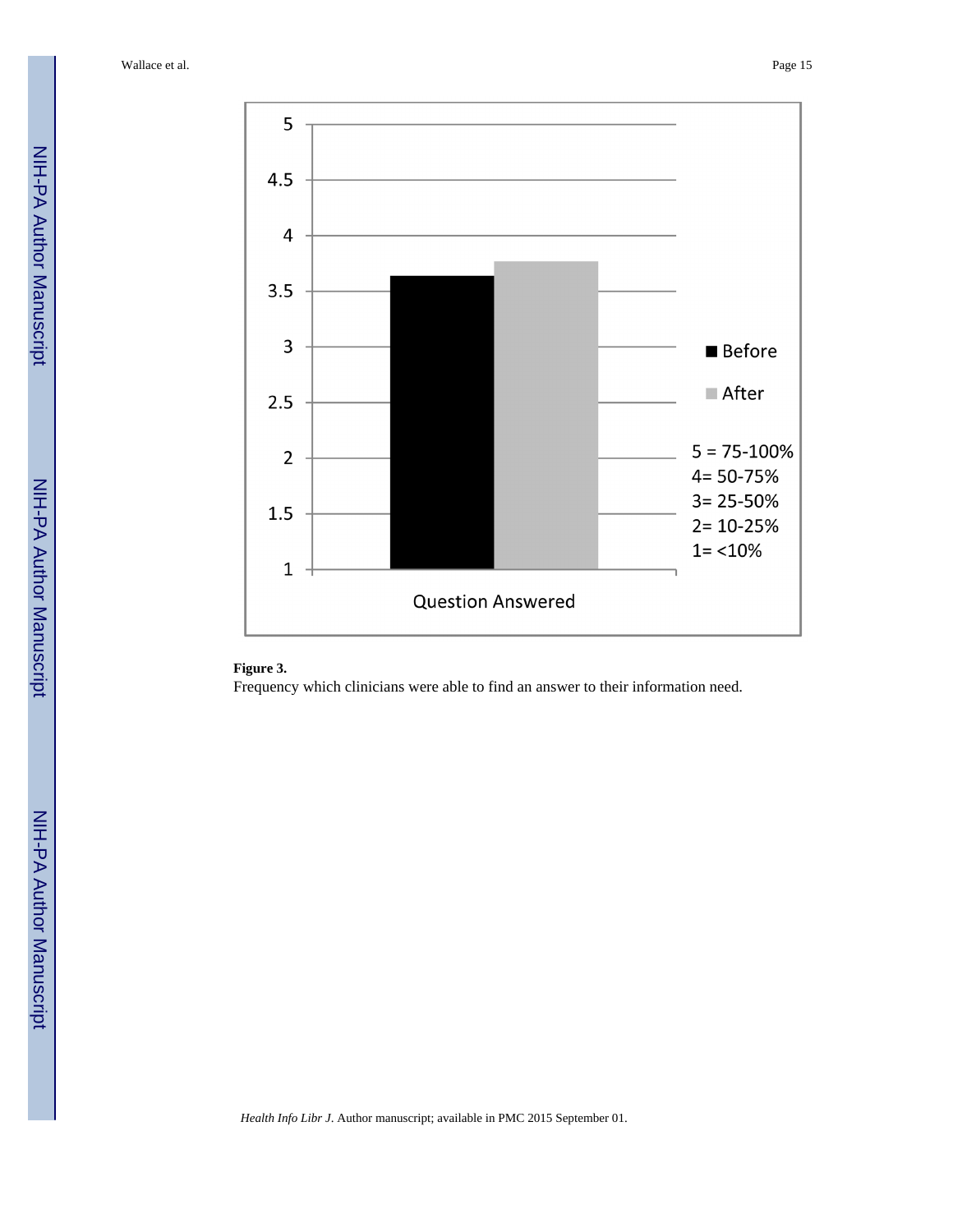

#### **Figure 4.**

Average time spent searching for an answer in the clinical setting.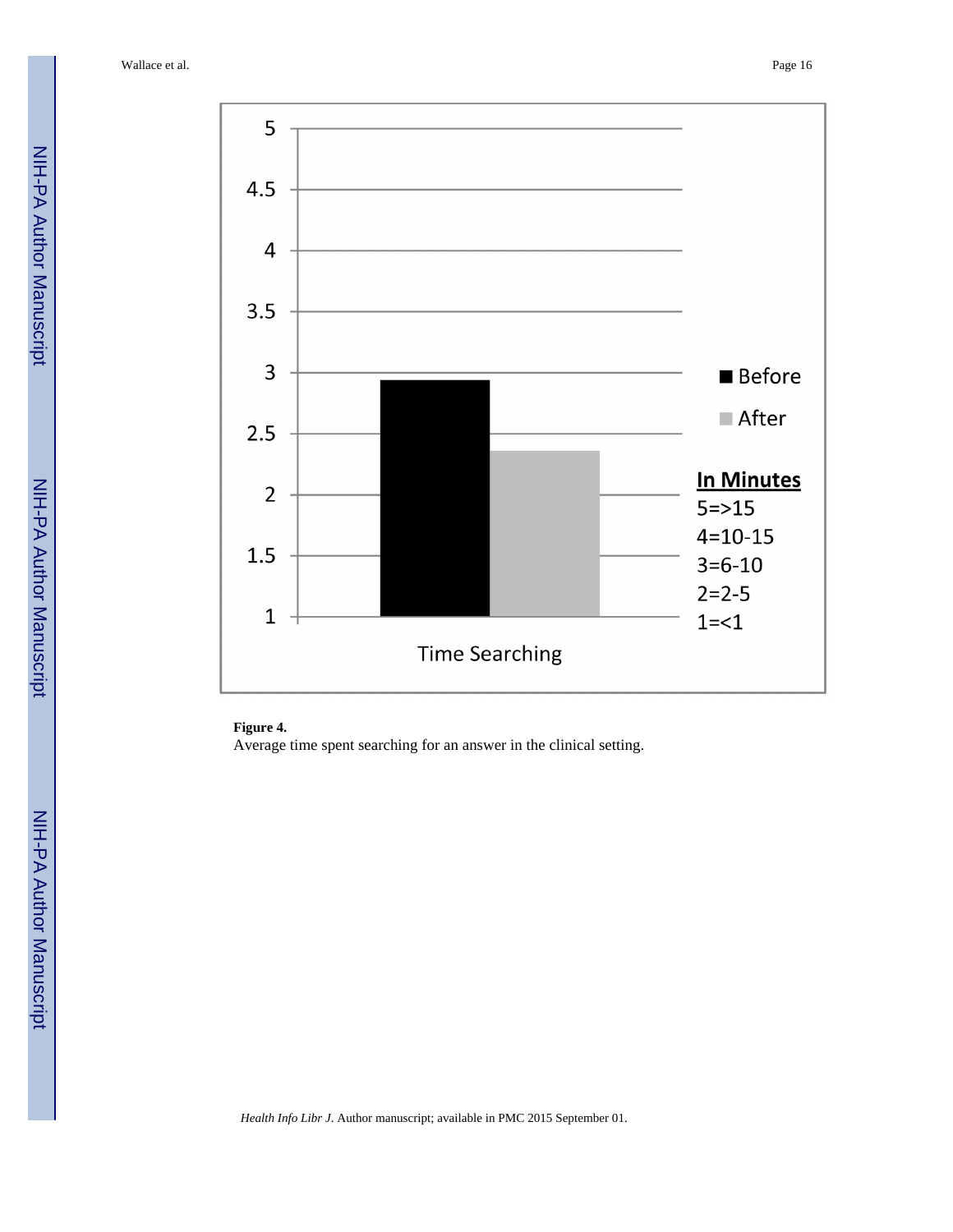



Satisfaction with clinical information found.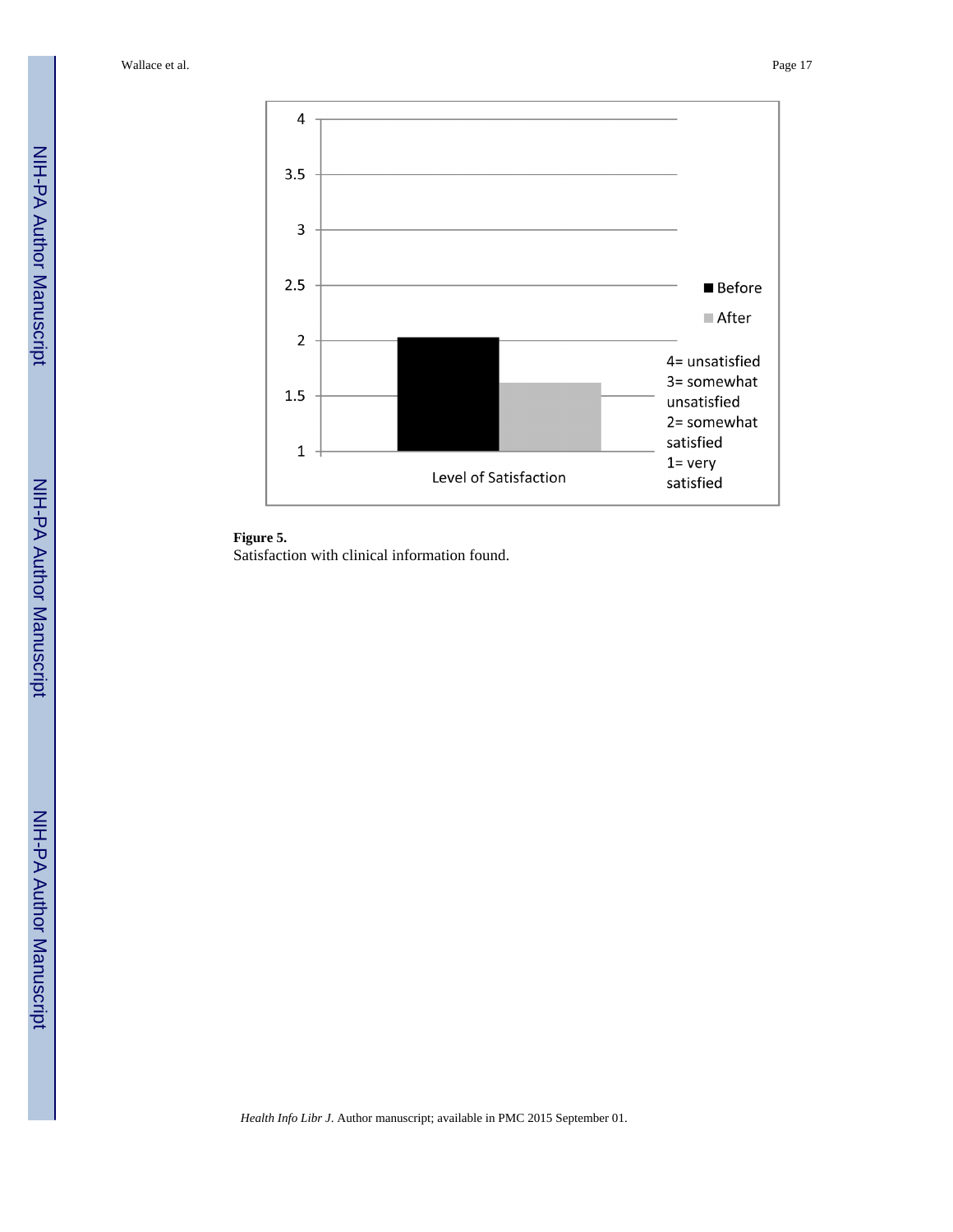

#### **Figure 6.**

Percent of respondents who indicated that they used the above clinical resources.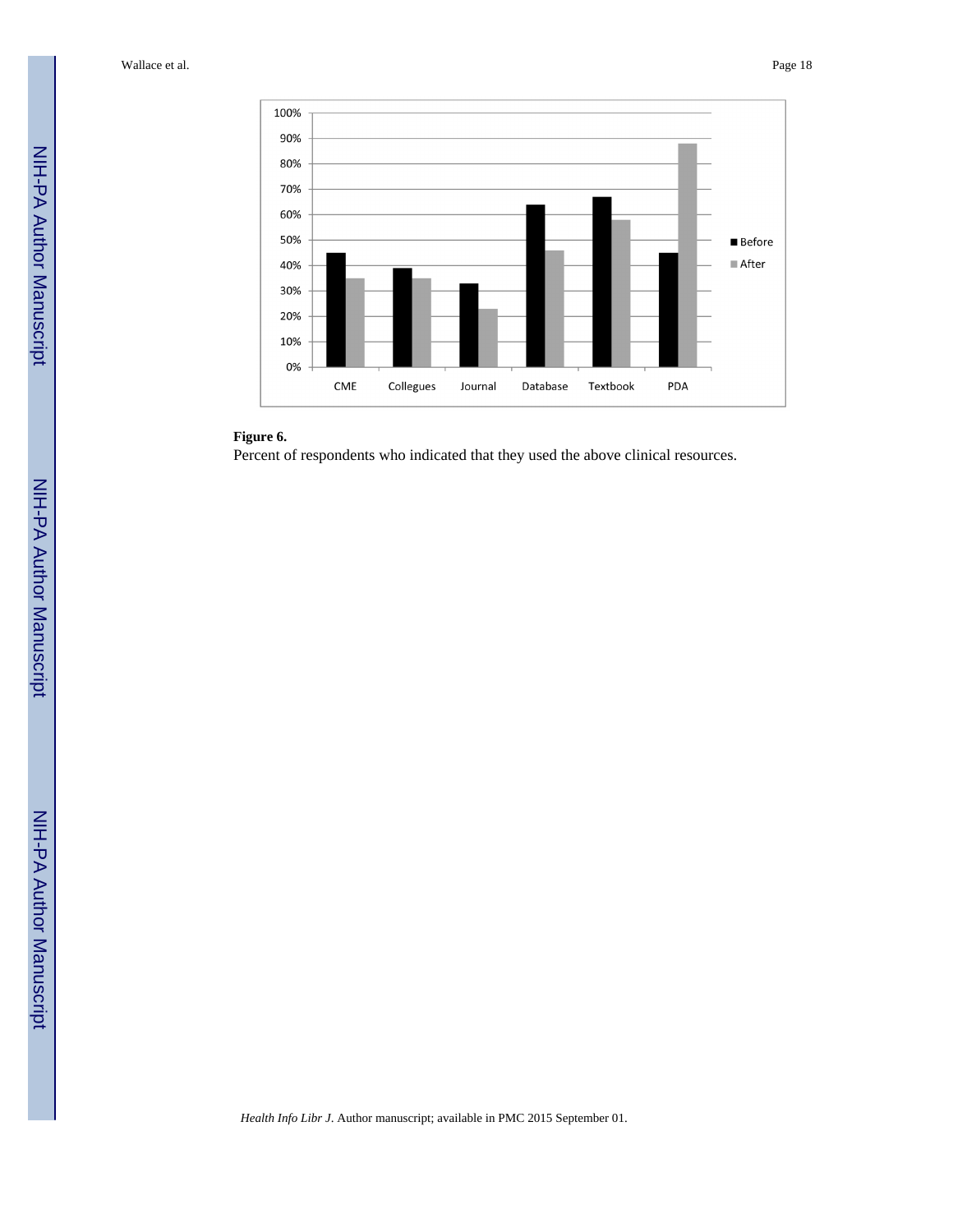

**FIGURE 7.** Barriers to Use